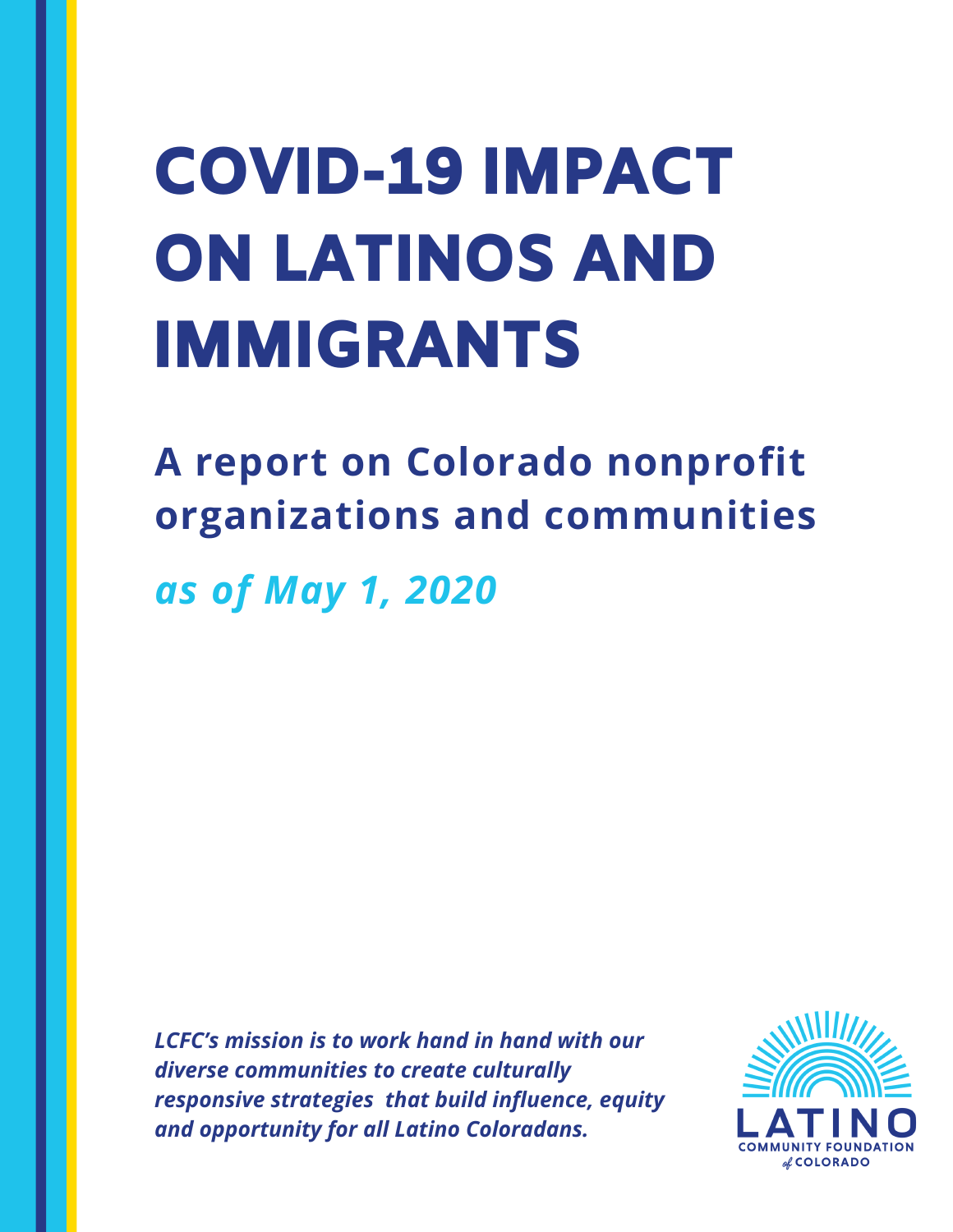### INTRODUCTION

The Latino Community Foundation of Colorado (LCFC) is one of only six philanthropic foundations in the United States dedicated to exclusively supporting the Latino community. As we and other statewide and national funders look to support the more than one million Latinos who contribute to the civic, economic and cultural vitality of Colorado life, we must examine the unique challenges that Latino Coloradans face.

Under everyday circumstances, Latino Coloradans may experience a variety of uncertainties or inequities as related to Deferred Action for Childhood Arrivals' status, racial harassment, policies that impact individuals who are undocumented or long-term systemic racism. Existing complex barriers for Latinos have been exacerbated by the COVID-19 disease-related global pandemic. In order to properly support our community financially, socially, and by other means, we must understand their unique challenges as they themselves report them, and as can be demonstrated through data. This document contains information to assist legislators, funders, nonprofit leaders and everyday Coloradans in understanding the current landscape at the intersection of Latino, immigrant and undocumented communities.

Sections one through three have been informed by commonly accessible national and statewide resources. Section four has been informed by personal interviews with and written reporting from Latino-led and –serving and immigrant and refugee-serving organizations, as well as community members, state officials and LCFC staff, board and consultants. LCFC believes in values-driven philanthropy. Both our responsive COVID-19 Grantmaking Strategy (section five) and this document are therefore community led, family-centered and guided by principles of cultural justice.

### **SECTIONS**

- **I. Latinos and Immigrants in Colorado**
- **II. COVID-19 aid, Relief, and Economic Security Act Impact on Immigrants**
- **III. How the COVID-19 Crisis is Impacting Latinos Statistically in Colorado**
- **IV. Lessons Learned: COVID-19 Impact as Reported by LCFC Grantees and Others**
- **V. LCFC Response and Opportunities**

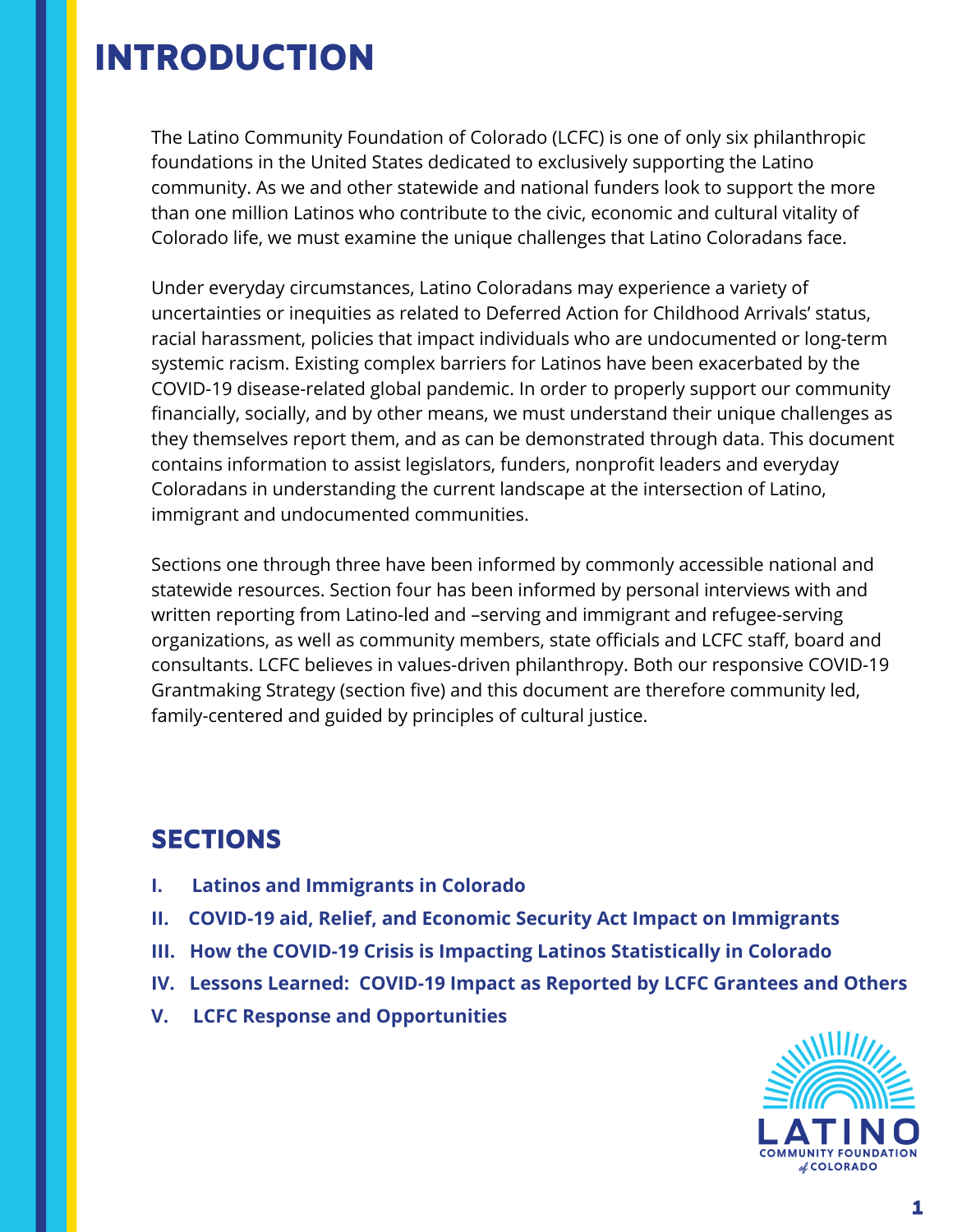### I. LATINOS AND IMMIGRANTS IN COLORADO

According to 2018 data from Migration Policy Institute, Colorado's population is made up of 5,696,000 individuals. Of these, 1,249,485 individuals (22% of the state population) identify as Latino and 549,181 individuals (10% of the state population) identify as immigrant or "foreign born." [\[Source\]](https://www.migrationpolicy.org/data/state-profiles/state/demographics/CO/US)



The age breakdown of Colorado Latinos is as follows: [\[Source\]](https://gis.dola.colorado.gov/apps/age_by_race/)

Ten percent of Colorado Latinos reside in the 24 counties within Colorado designated as "rural." [\[Source\]](https://gis.dola.colorado.gov/apps/age_by_race/) [\[Source\]](https://www.colorado.gov/pacific/sites/default/files/PCO_CHSC_CountyDesignations_2016.pdf)

According to a 2017 report by the American Immigrant Council, the top countries of origin for immigrants in Colorado were Mexico (43.3 percent of immigrants), India (4.4 percent), Vietnam (3.2 percent), Germany (3.2 percent) and China (3.1 percent). A 2016 report from Pew Research Center reports there are 190,000 (3% of Colorado's state population) undocumented immigrants in Colorado. [\[Source\]](https://www.pewresearch.org/hispanic/interactives/u-s-unauthorized-immigrants-by-state/)

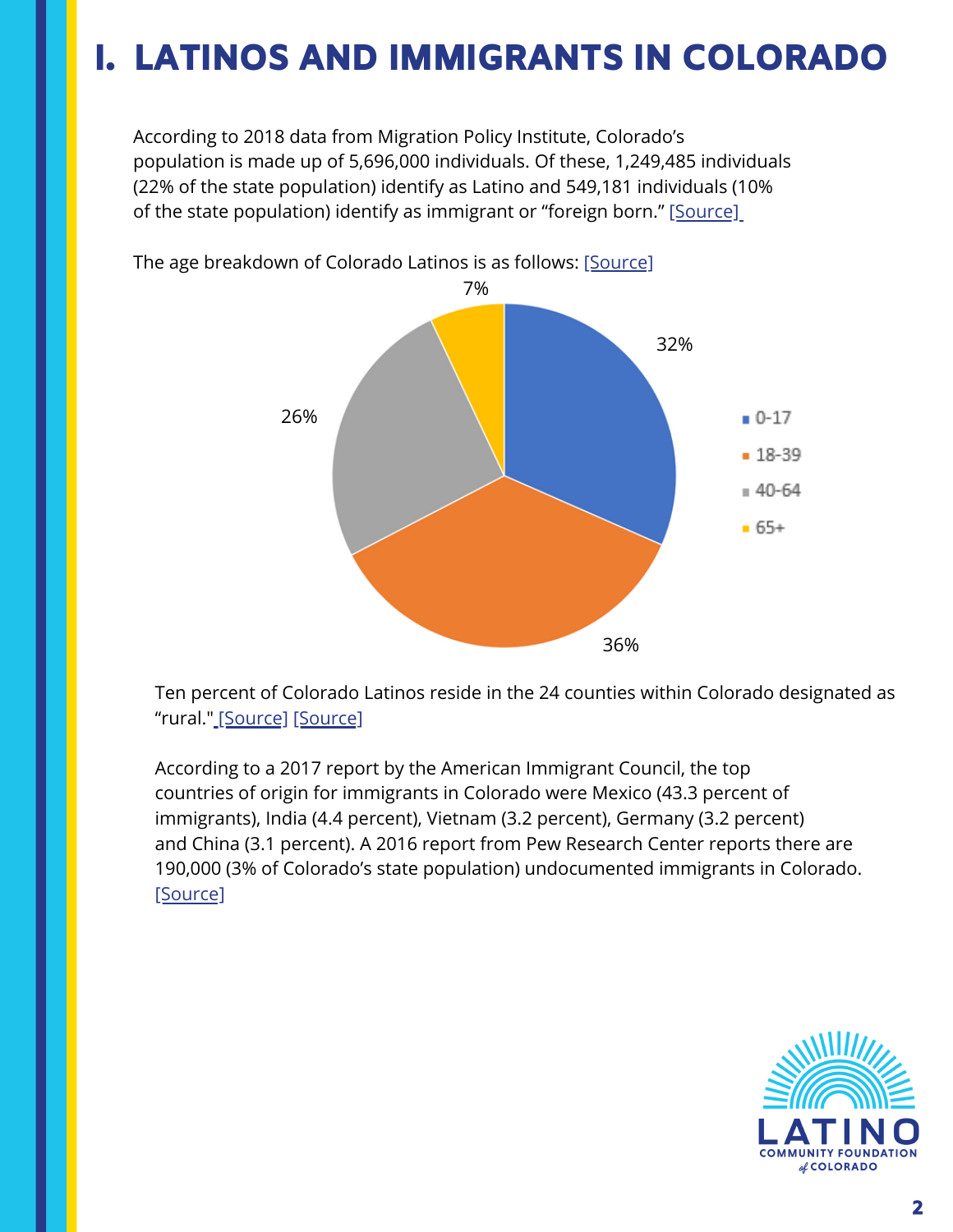### II. COVID-19 AID, RELIEF, AND ECONOMIC SECURITY ACT IMPACT ON IMMIGRANTS

Though many responsive services, funds, local policies, etc., have been developed and implemented to support Latinos and Latino families during this time of heightened severity of COVID-19, many response strategies fall short from approaching the Latino community holistically and inclusively. For example:

- **The Families First Coronavirus Response Act** mandates employers provide their employees with paid sick leave or expanded family and medical leave. While the Act covers testing for COVID-19 for individuals who access healthcare coverage through Medicaid, Medicare or the Affordable care Act and those who are uninsured, it does not cover testing for undocumented immigrants. Further, while there are no immigration status-related restrictions on eligibility for paid sick leave, it fails to recognize worker exploitation, failure to pay and other oppressive acts used by some employers. [\[Source\]](https://www.nilc.org/issues/health-care/update-on-access-to-health-care-for-immigrants-and-their-families/) [\[](https://www.nilc.org/issues/health-care/update-on-access-to-health-care-for-immigrants-and-their-families/)[Source\]](https://www.afscme.org/downloadable-asset/AFSCME-Legislative-Fact-Sheet-Families-First-Coronavirus-Response-Act.pdf)
- **U.S. Citizenship and Immigration Services (USCIS)** issued an alert clarifying that it will not consider testing, treatment, or preventive care (including the administration of vaccines, if a COVID-19 vaccine becomes available) related to COVID-19 in a "public charge" admissibility assessment, even if the health care services are provided by Medicaid. This means that people who are seeking pathways to citizenship will not be negatively impacted by pursing COVID-19 related testing, treatment or preventative care. However, this still excludes people who are undocumented immigrants who entered the U.S. illegally. [\[Source\]](https://www.uscis.gov/green-card/green-card-processes-and-procedures/public-charge)
- **The CARES Act** included economic impact payments of \$1200 to people eligible to file taxes whose income was below a pre-determined cap. However, in order to file taxes, a person must be eligible for employment as defined by the Internal Revenue Service, excluding undocumented immigrants. Further, if partners in a married coupled used an Individual Taxpayer Identification Number (ITIN) to file their taxes, no one in the household is eligible for the economic impact payment, regardless of whether they filed jointly. For mixed immigration status married taxpayers—where one taxpayer has a Social Security Number and the other taxpayer has an ITIN—the couple would need to file separately in order to claim the rebate for any eligible household members. However, filing separately may render a person ineligible for Affordable Care Act subsidies that may be larger than the Recovery Rebate. This Act further excludes people who are lower income who are not required to file for taxes. [\[Source\]](https://home.treasury.gov/policy-issues/cares/assistance-for-american-workers-and-families)
	- **Colorado Department of Labor and Employment** requires all persons 18 years and older to provide proof of lawful presence in the U.S. in order to receive unemployment benefits, excluding undocumented immigrants. [\[Source\]](https://www.colorado.gov/pacific/cdle/file-claim)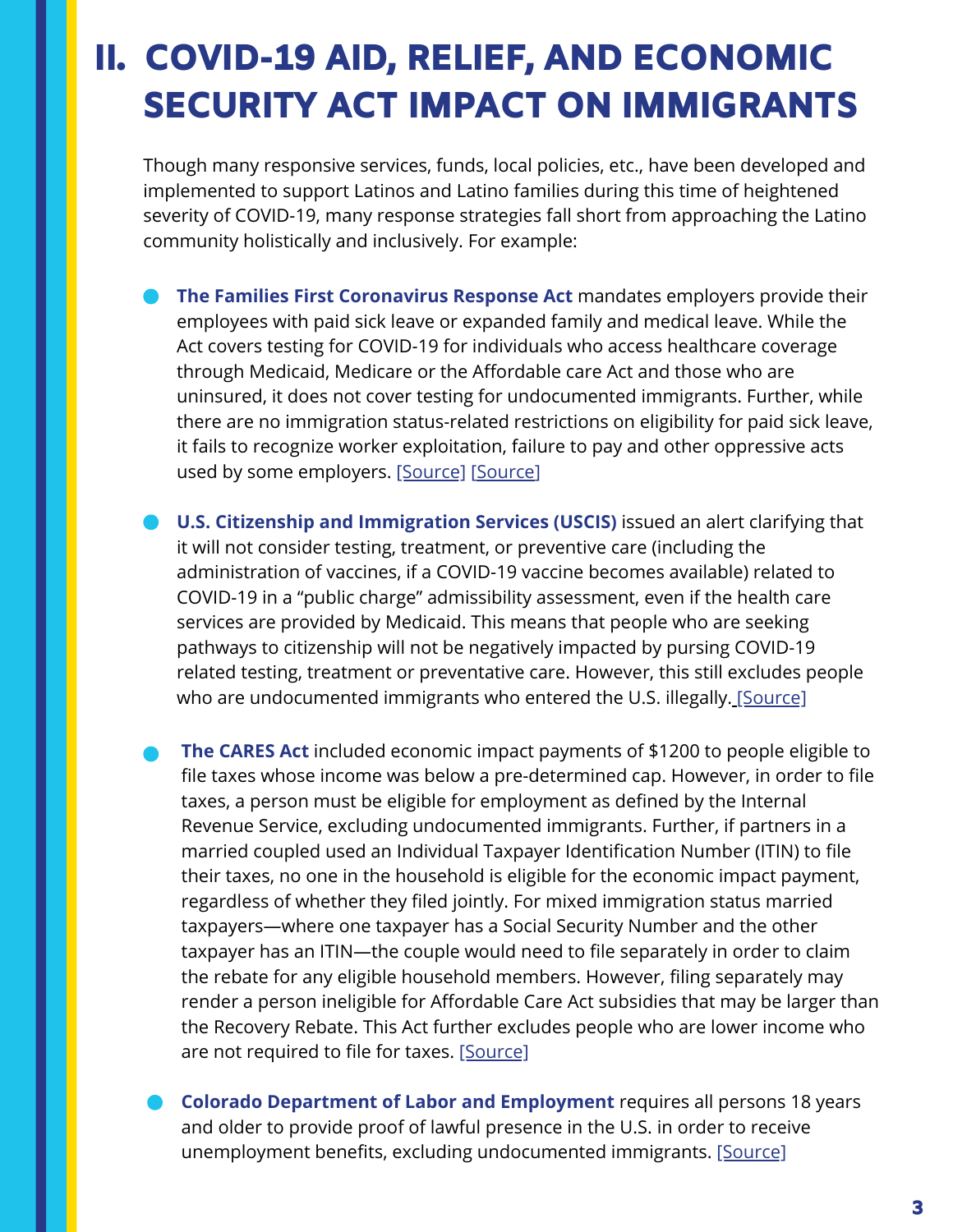# III. HOW THE COVID-19 CRISIS IS IMPACTING LATINOS STATISTICALLY IN COLORADO

Many Latinos work in the leisure, hospitality, service, agriculture and construction industries (the last two greatly impacted) and are less likely to have health insurance and access support services. Key statistics include:

- While Latinos make up about 22% of the state's population, they account for approximately 45.8% of its COVID-19 cases. [\[Source\]](https://denverite.com/2020/05/01/the-coronavirus-disproportionately-affects-latinos-and-blacks-in-denver-but-experts-arent-sure-why/) [Source]
- Only 16.2% of Hispanic workers can telework. [\[Source\]](https://www.epi.org/blog/black-and-hispanic-workers-are-much-less-likely-to-be-able-to-work-from-home/) To make matters worse, those Latino households who have children must navigate continuing to work while also providing adequate care for their children as schools shut their doors. Two out of three of Colorado's school-age children without internet are Hispanic. [\[Source\]](https://wp-cpr.s3.amazonaws.com/uploads/2020/04/colorado-remote-learning-impact-final.pdf)
- Around two-thirds of employed Hispanic adults (66%) say they would not get paid if COVID-19 caused them to miss work for two weeks or more. [\[Source\]](https://www.pewresearch.org/fact-tank/2020/03/24/hispanics-more-likely-than-americans-overall-to-see-coronavirus-as-a-major-threat-to-health-and-finances/)

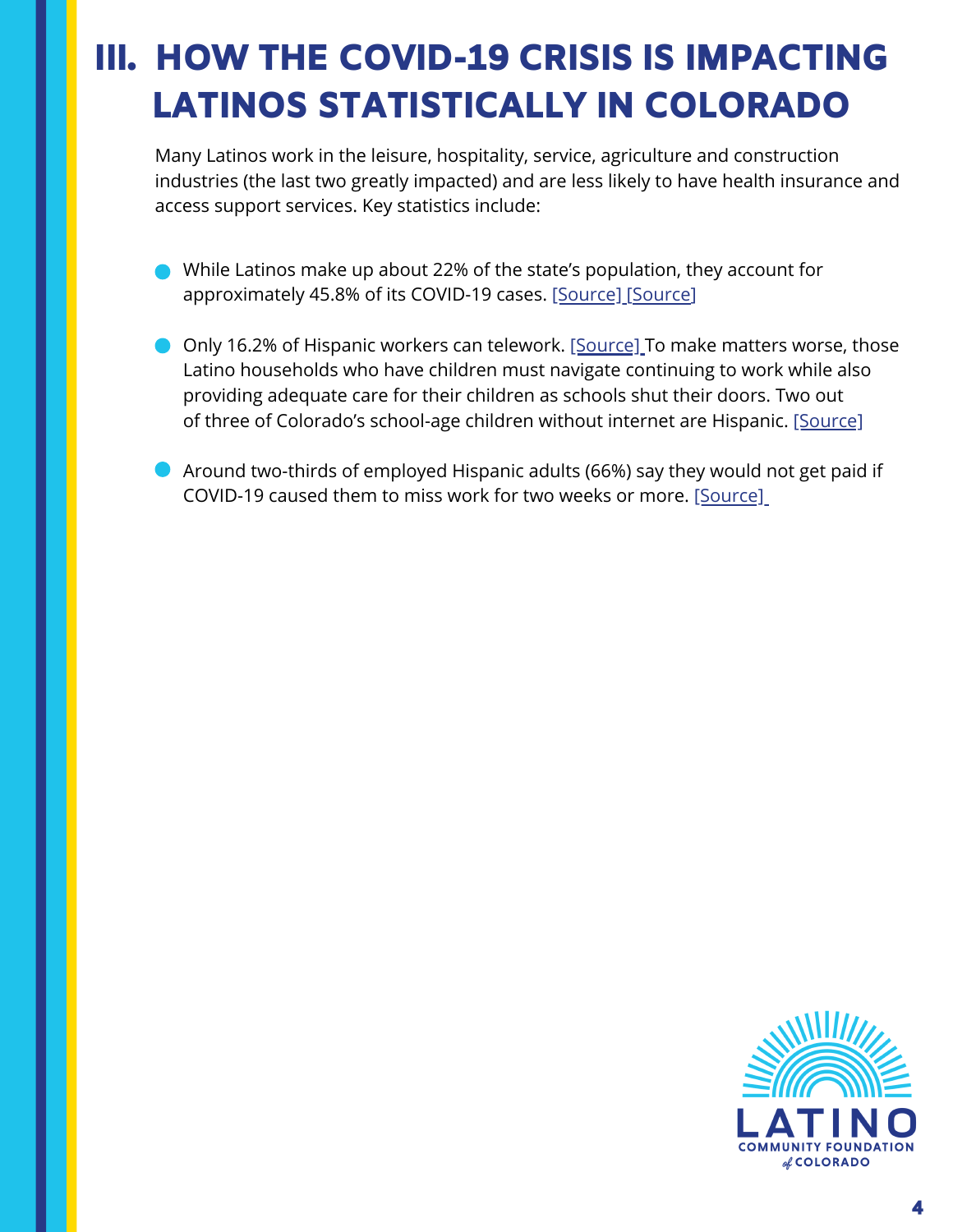This data was collected from LCFC grantees through individualized phone interviews with contacts at nonprofit organizations, digital executive director roundtable sessions and self-reported information submitted in writing. Over 60 leaders at Latino-led and –serving and immigrant and refugee serving organizations provided the information referenced in this section. The geographic breakdown of those interviewed is as follows:



Responses have been divided into **Primary Concerns** and **Primary Needs**

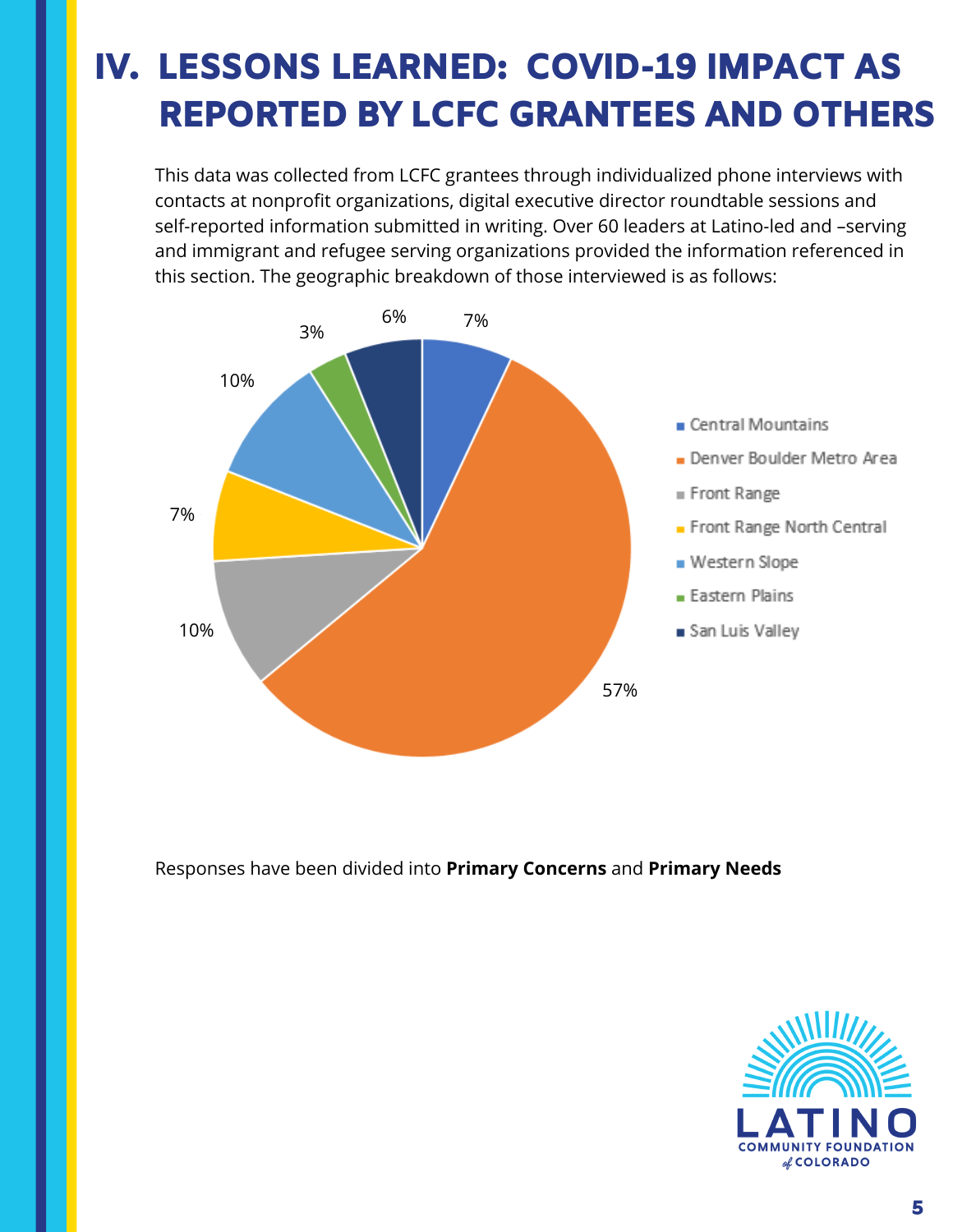*continued*

### PRIMARY CONCERNS:

The following are the primary concerns identified by non-profit leaders. They have been consolidated when applicable and are listed starting with the most common concerns:

- **1. Concern for vulnerable populations:**
	- **College Students:** many out of work, are not eligible for stimulus programs and will not be able to continue school if they can't find work over the summer.
	- **DACA Students:** renewal costs and an impending Supreme Court decision
	- **Undocumented Individuals:** fear of accessing services due to uncertainty of safety
	- **Hospitality and Service Industry Workers:** those that are deemed "essential" but are not afforded additional support or access to PPE.

**2. Rent and Utilities:** With lessened hours at work/ no work at all rent and utilities become a significant issue.

**3. Food Access:** There are many food banks, religious institutions, and schools that are offering food resources. Food access is only an issue insofar as some are shopping and spending limited funds.

**4. Household Items:** Aside from food, paying for and accessing other household items has proven difficult. Due to binge-buying and overconsumption many people cannot find essential items such as diapers, baby formula, baby wipes, hand soap, etc.

#### **5. Access Issues:**

**Health service access:** testing access and care (ventilators, etc.) if they do contract COVID-19.

**Masks:** Many cannot find masks though they are necessary when in public.

**6. Misinformation:** Regarding prevention of the virus, response from the government, who is eligible for what, and general uncertainty of the long-term implications of COVID-19.

**7. Work/Home Life Balance:** Grantees reported struggles with juggling work, children, extended family support, finances, close quarters and other issues.

**8. Mental Health:** With increased stress and anxiety people are needing support around coping with the newfound stressors.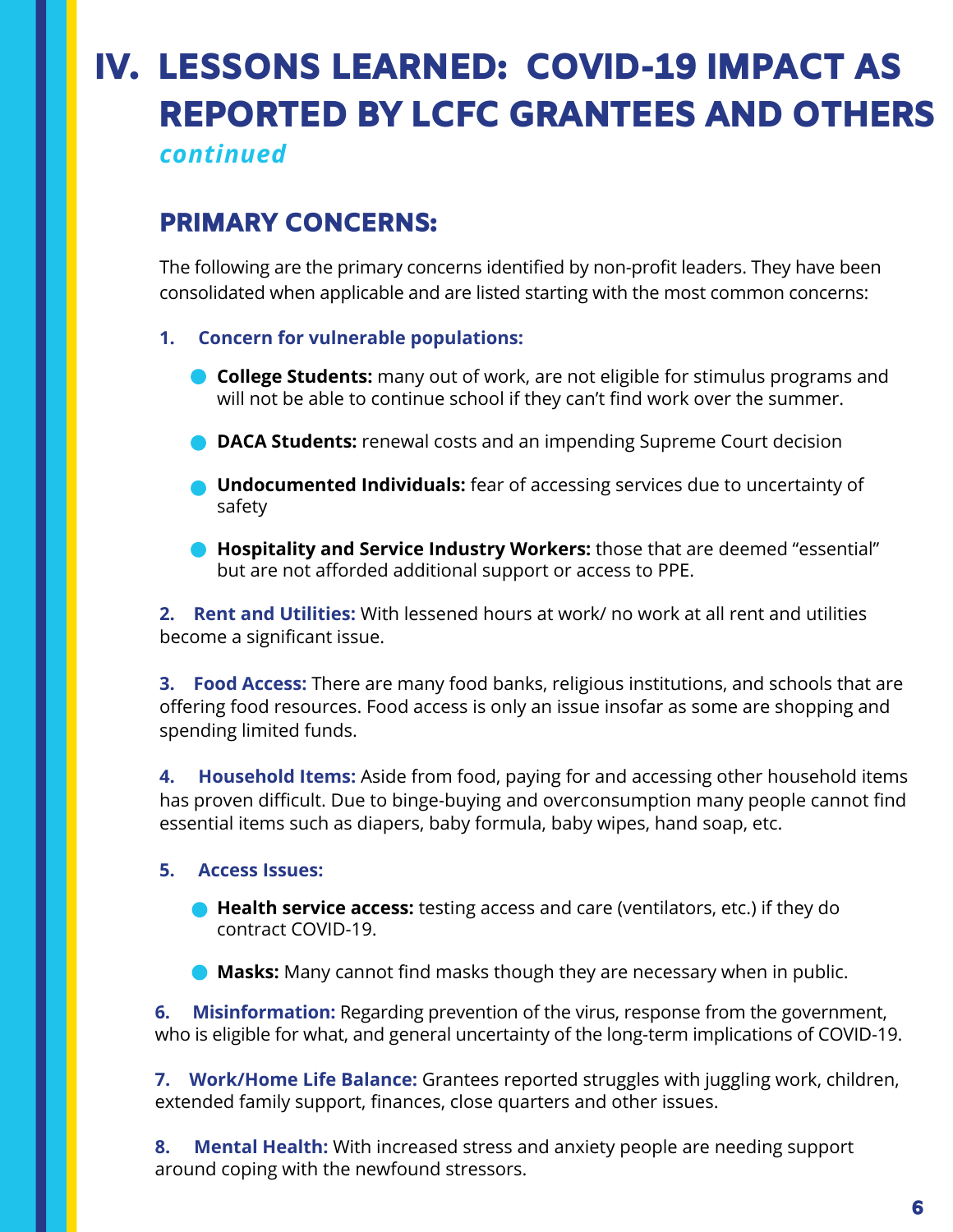*continued*

### PRIMARY NEEDS OF NONPROFITS:

The following are the primary needs identified by nonprofit leaders. They have been consolidated when applicable and are listed alphabetically.

#### **Advocacy**

- Information about how COVID-19 is impacting refugee and immigrant communities
- Further information around undocumented people's safety in this crisis
- Xenophobia and hate crime increase for Asian-American population and immigrant community.

#### **Communications and Accurate Resource Sharing**

- Leaders reported needing effective strategies to connect Latino community with resources and services being offered.
- Most organizations cannot sift through many resource lists and feel overwhelmed by the amount of emails they are receiving in general.
- Organizations need culturally responsive resources that work for their community. For example, grantees report no Spanish language resources, overwhelming questions, and resources not necessarily applicable to undocumented people.

#### **Crisis Management**

- Assistance with shifting to working remotely
- Development of systems and being able to pivot work to COVID response
- Assistance building camaraderie among other Latino executive directors and leaders in order to not feel so alone in the space.

#### **Funding and Finance Help**

- Seeking new funding sources for new work arising due to COVID-19.
- Advice from a financial expert on budgeting amongst crisis and rebuilding.
- Best practices for virtual/ social distance fundraising.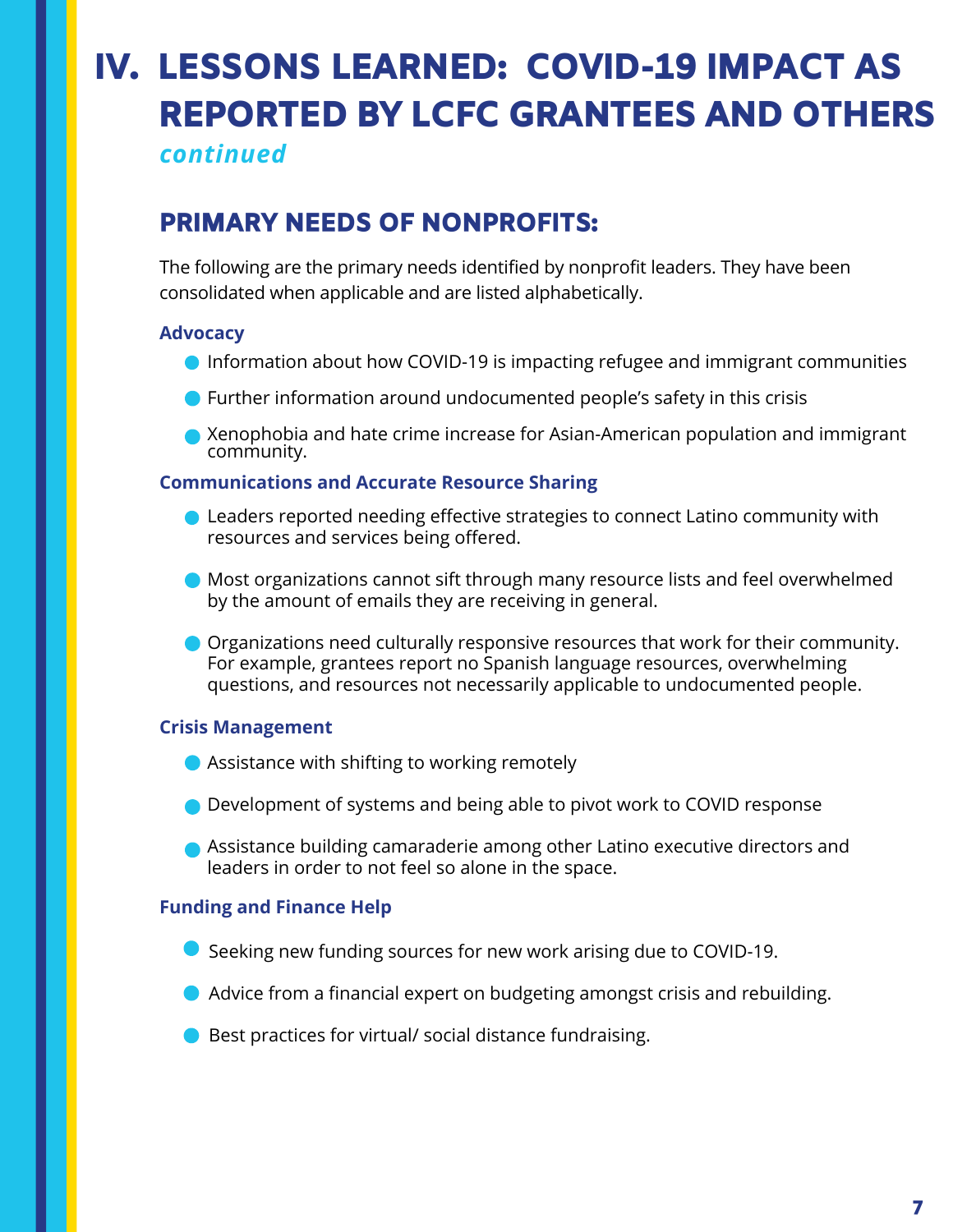### PRIMARY NEEDS OF NONPROFITS: *continued*

#### **Technological Support**

- Many are utilizing new technologies and need skill building workshops
- Most technological resources have a cost and management of this is vital.

#### **Wellness and Safety**

- Self-care tools and techniques for mental and physical health for community and staff of nonprofits.
- How to avoid burnout and keeping up with the secondary trauma of working through a crisis.
- Volunteer organizations are worried about keeping staff and the safety of their volunteers

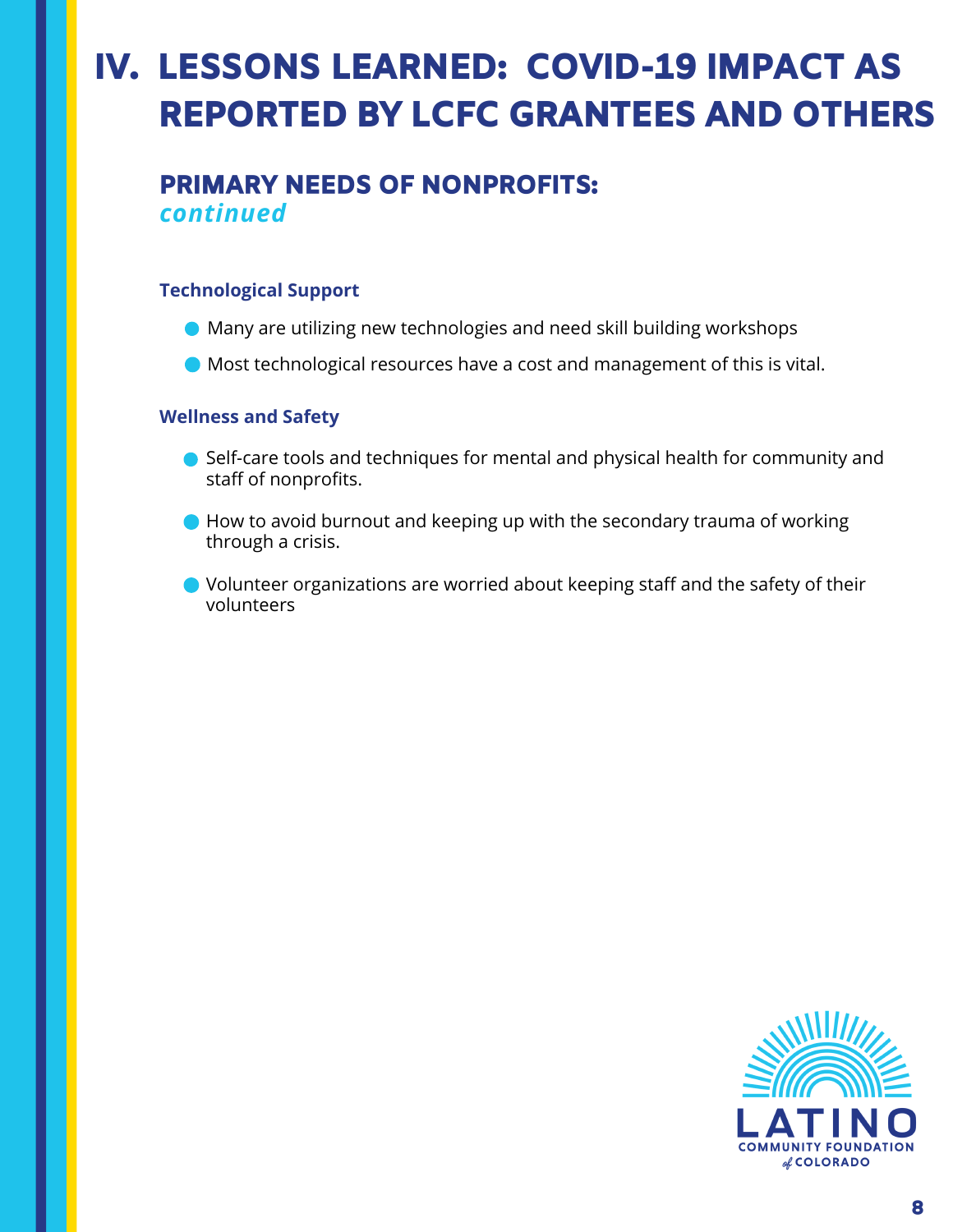## V. LCFC RESPONSE

LCFC's strategy, **Ayuda [Colorado](http://latinocfc.org/ayudacolorado)**, announced in March 2020, has been designed specifically to support Latino led and serving (LLS) nonprofit organizations and immigrant and refugee serving (IRS) organizations through direct grants, capacity building services and resource assistance. LLS and IRS nonprofits are already amongst the most nimble, flexible and resourceful in serving our marginalized community and have expressed a need for multifaceted support that extends beyond financial—the typical purview of foundations.

#### **Grantmaking:**

The Ayuda (Help) Colorado Fund launched with a goal of raising \$1.5 million. Through these funds, LCFC will provide grants for general operating support, technology and more to LLS/IRS organizations throughout 2020.

In Round 1, already completed, LCFC distributed \$100,000 to 43 organizations to assist with technology pivots required for remote work and services. Round 2, to be distributed in early May 2020, will provide \$300,000 to over 20 LLS and IRS organizations for general operating support. Round 3 will be announced in summer of 2020. For more information please contact Grants@LatinoCFC.org.

#### **Capacity Building:**

Launched in April 2020, LCFC has begun hosting skill-building webinars, discussion roundtables, and other digital events. These are open to leaders at LLS and IRS organizations. If you would like to learn more or request to join these sessions, please email CapacityBuilding@LatinoCFC.org.

#### **Resources:**

LCFC is filtering and vetting resources and funneling them to present and past grantees. LCFC will also be hosting key resources on the website in the near future. For more information, please contact ResourceList@LatinoCFC.org.

If you would like to donate directly to the Ayuda Colorado Fund, **[please](https://latinocfc.fcsuite.com/erp/donate/) click here**. 100% of individual donations will go to grantee organizations.

#### **Ayuda Colorado Funders as of May 1, 2020 include:**

Colorado Health Foundation, Jay and Rose Phillips Family Foundation of Colorado, Caring for Colorado, Gates Family Foundation, Rose Community Foundation, Energy Outreach Colorado, Xcel Energy, Alpine Bank and individual donors.